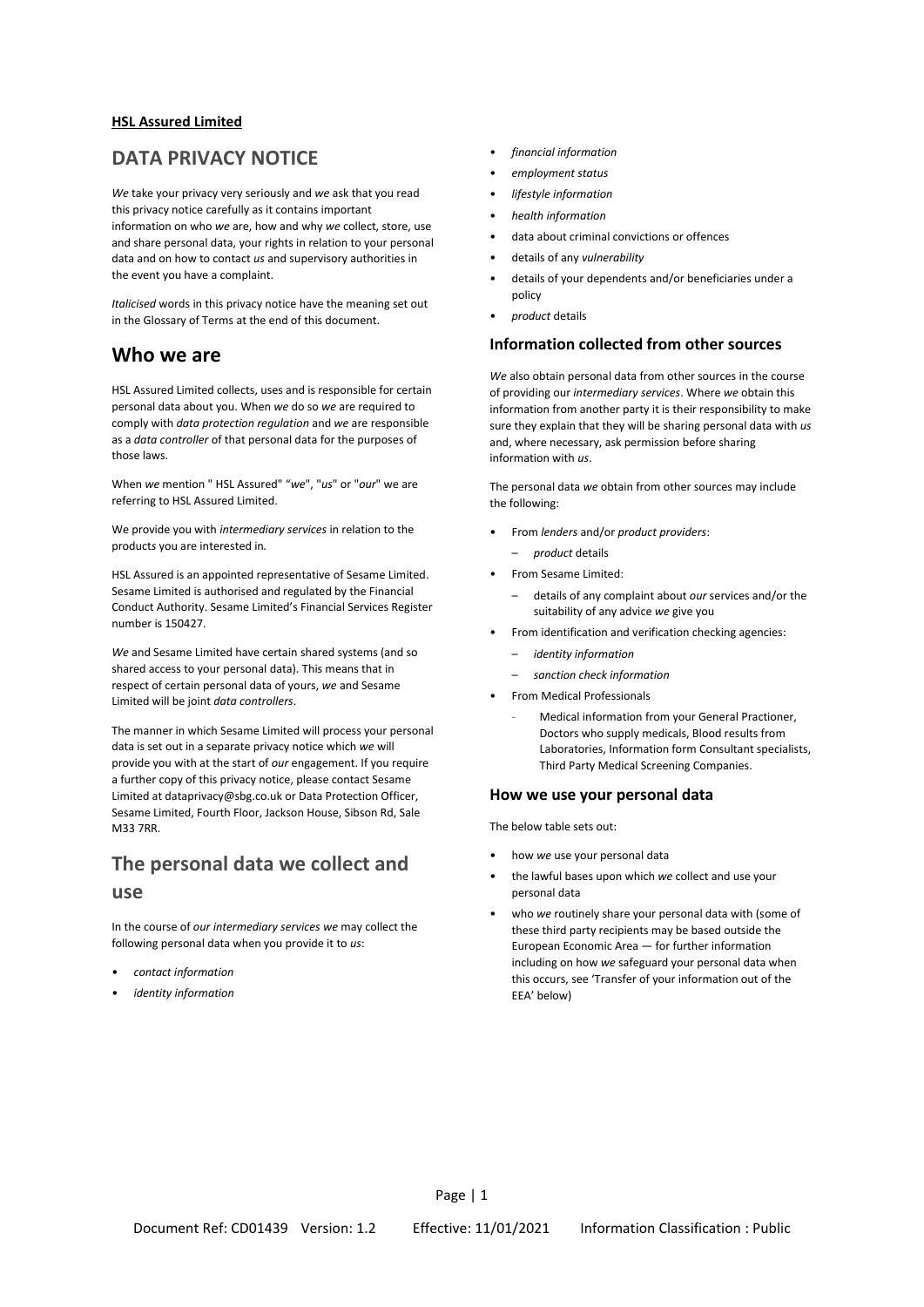| <b>Rationale/Reason for Processing</b> |                                                                                                                                                                                                                                                                                  | <b>Lawful Basis for Processing</b>                                                                                                                                                                                                                                                     | Third party recipients linked to that activity                                                                                                                                                  |
|----------------------------------------|----------------------------------------------------------------------------------------------------------------------------------------------------------------------------------------------------------------------------------------------------------------------------------|----------------------------------------------------------------------------------------------------------------------------------------------------------------------------------------------------------------------------------------------------------------------------------------|-------------------------------------------------------------------------------------------------------------------------------------------------------------------------------------------------|
| ٠                                      | to provide you with intermediary services<br>to assist in the administration of any<br>products you have obtained through us                                                                                                                                                     | Performance of a contract                                                                                                                                                                                                                                                              | Sesame Limited                                                                                                                                                                                  |
| $\bullet$                              | to apply for decisions in principle for<br>mortgage products and/or quotations for<br>protection and/or general insurance<br>products on your behalf<br>to apply for products on your behalf                                                                                     | Performance of a contract                                                                                                                                                                                                                                                              | Lenders/product providers<br>External supplier(s) of software services through<br>which we review, source and apply for decisions<br>in principle, quotations and/or products on your<br>behalf |
|                                        | to refer you to third party advisers to<br>provide you with financial advice                                                                                                                                                                                                     | Due Diligence                                                                                                                                                                                                                                                                          | Cipher Risk Limited                                                                                                                                                                             |
| $\bullet$                              | to manage complaints                                                                                                                                                                                                                                                             | Compliance with a legal<br>obligation                                                                                                                                                                                                                                                  | Sesame Limited<br>Our external solicitors<br>Our professional indemnity insurers and<br>insurance adviser                                                                                       |
|                                        | to manage legal claims                                                                                                                                                                                                                                                           | Legitimate interests $[-we]$<br>have a legitimate interest in<br>protecting ourselves from<br>breaches of legal obligations<br>owed to us and to defend<br>ourselves from litigation.<br>This is needed to ensure that<br>our legal rights and interests<br>are managed appropriately] | Sesame Limited<br>Our external solicitors<br>Our professional indemnity insurers and<br>insurance adviser                                                                                       |
|                                        | to share with Sesame Limited as the<br>company responsible for making sure<br>that all sales we make to you and advice<br>we give to you are compliant with the<br>rules and regulations that apply to<br>financial services in the UK and with their<br>policies and procedures | Compliance with a legal<br>obligation                                                                                                                                                                                                                                                  | Sesame Limited                                                                                                                                                                                  |
| $\bullet$                              | to obtain feedback from you on the<br>service you have received from us                                                                                                                                                                                                          | Legitimate interests [- we<br>have a legitimate interest in<br>operating our business. This<br>includes ensuring that the<br>service we provide is of a<br>satisfactory standard]                                                                                                      | Sesame Limited<br>External supplier(s) of software services to<br>obtain feedback from you                                                                                                      |
| ٠                                      | to retain records of any services or advice<br>provided to you in accordance with our<br>regulatory obligations                                                                                                                                                                  | Compliance with a legal<br>obligation                                                                                                                                                                                                                                                  | External supplier(s) of data storage and data<br>hosting services to retain records on our behalf                                                                                               |
| $\bullet$                              | to retain records of any services or advice<br>provided to you by your adviser in order<br>to defend potential legal claims or<br>complaints                                                                                                                                     | Legitimate interests [- we<br>have a legitimate interest in<br>defending ourselves from<br>legal claims and complaints.<br>This is needed to ensure that<br>our legal rights and interests<br>are managed appropriately]                                                               | External supplier(s) of data storage and data<br>hosting services to retain records on our behalf                                                                                               |
| ٠                                      | to provide you with details of products<br>and services from us and third parties<br>that may be of interest to you in<br>accordance with your preferences. For<br>more information see 'Marketing' below                                                                        | Legitimate Interests - (we<br>have legitimate interest in<br>providing out clients with the<br>knowledge, information and<br>products that would benefit<br>them)                                                                                                                      | n/a                                                                                                                                                                                             |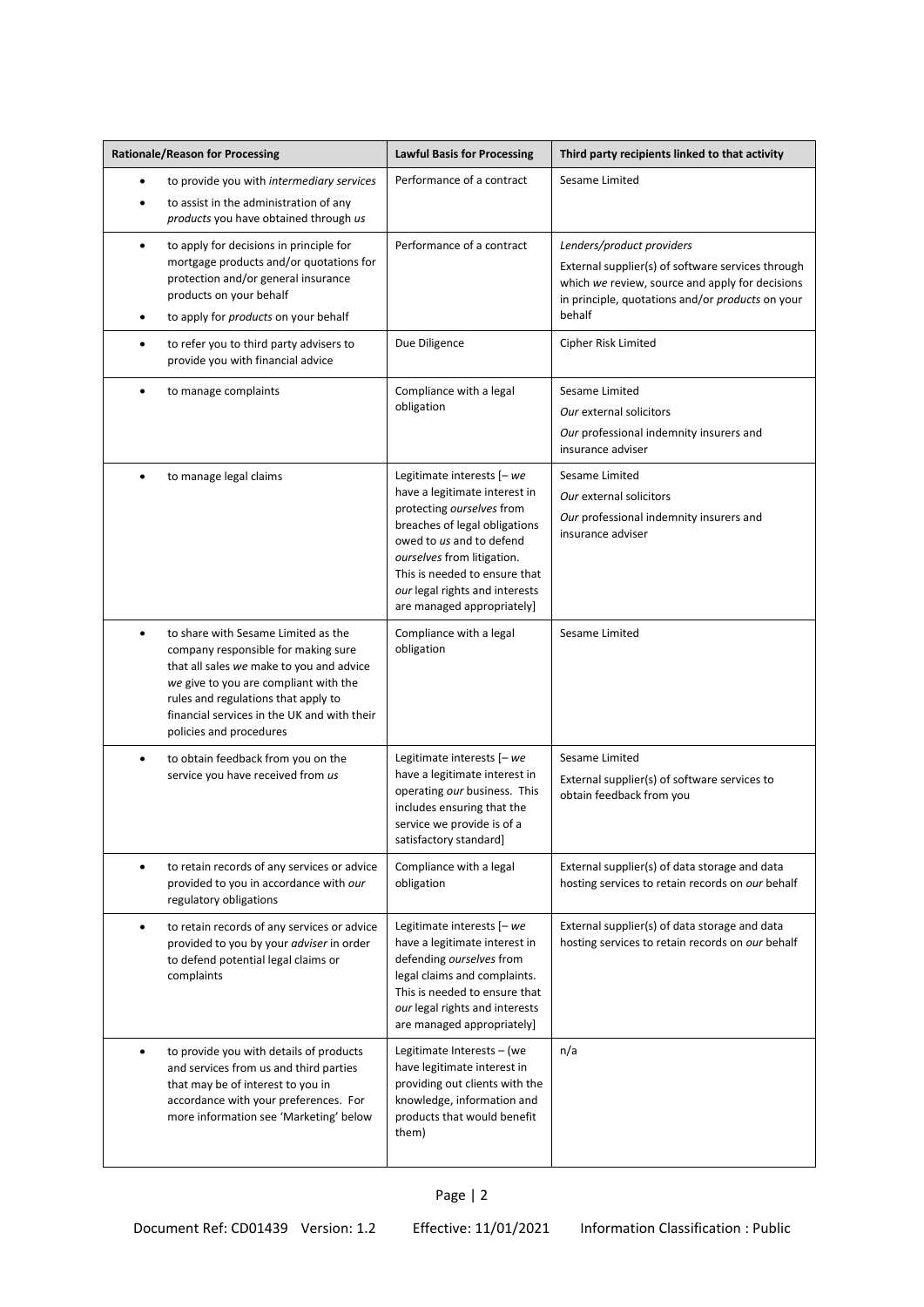| to detect, prevent and investigate<br>fraudulent applications for products<br>to undertake investigations into<br>allegations of misconduct and/or criminal<br>offences<br>to notify the relevant authorities of any<br>suspicious activity following an<br>investigation undertaken by us into<br>allegations of misconduct and/or criminal<br>offences                                                                                                                                                                                                                                                     | Compliance with a legal<br>obligation.<br>[We also consider that we<br>have a legitimate interest in<br>protecting ourselves, other<br>parties and the financial<br>services industry more<br>widely in detecting,<br>preventing and investigating<br>financial crime and/or<br>misconduct] | The Financial Conduct Authority<br>Lenders/product providers<br>Sesame Limited<br>National Crime Agency (NCA)<br>Police<br><b>HMRC</b>                           |
|--------------------------------------------------------------------------------------------------------------------------------------------------------------------------------------------------------------------------------------------------------------------------------------------------------------------------------------------------------------------------------------------------------------------------------------------------------------------------------------------------------------------------------------------------------------------------------------------------------------|---------------------------------------------------------------------------------------------------------------------------------------------------------------------------------------------------------------------------------------------------------------------------------------------|------------------------------------------------------------------------------------------------------------------------------------------------------------------|
| to undertake anti-money laundering,<br>identification and verification checks,<br>including assessment of your sanction<br>check information (any personal data<br>obtained for the purposes of meeting<br>with The Money Laundering, Terrorist<br>Financing and Transfer of Funds<br>(Information on the Payer) Regulations<br>2017 will only be processed for the<br>purposes of preventing money<br>laundering or terrorist financing, unless<br>the use of the data is permitted by or<br>under another enactment other than<br>those Regulations, or we have another<br>lawful basis for processing it) | Compliance with a legal<br>obligation                                                                                                                                                                                                                                                       | Sesame Limited<br>External supplier(s) to conduct anti-money<br>laundering, identification and verification checks<br>on our behalf<br>Lenders/product providers |
| to evidence satisfaction of any request<br>made by you in accordance with your<br>rights under data protection regulation                                                                                                                                                                                                                                                                                                                                                                                                                                                                                    | Compliance with a legal<br>obligation                                                                                                                                                                                                                                                       | Information Commissioner's Office                                                                                                                                |
| To obtain medical analysis with the view<br>of obtaining insurance                                                                                                                                                                                                                                                                                                                                                                                                                                                                                                                                           | Legitimate Interests -<br>providing our client with the<br>knowledge, and information<br>to offer the best terms from<br>insurance providers                                                                                                                                                | Third Party Underwriting and Claims Services                                                                                                                     |

### **Special category data and criminal records data**

Certain types of personal data are considered more sensitive and so are subject to additional levels of protection under data protection legislation. These are known as 'special categories of data' and include data concerning your health, racial or ethnic origin, genetic data and sexual orientation. Data relating to criminal convictions or offences is also subject to additional levels of protection.

*We* may process:

- *health information* and *lifestyle information* when providing *intermediary services* in relation to a protection insurance product; and/or
- criminal conviction or offence information when providing *intermediary services* in relation to a general insurance product.

In addition to the lawful basis for processing this information set out in the above table, *we* will be processing it either (i) for the purpose of advising on, arranging or administering an insurance contract or (ii) for the establishment, exercise or defence of legal claims.

In the course of our activities relating to the prevention, detection and investigation of financial crime, *we* may process

criminal conviction or offence information. Where *we* do so, in addition to the lawful basis for processing this information set out in the above table, *we* will be processing it for the purpose of compliance with regulatory requirements relating to unlawful acts and dishonesty.

### **Marketing**

*We* may use personal data we hold about you to help *us* identify, tailor and provide you with details of products and services from *us* that may be of interest to you. We will only do so where we have obtained your consent and then have a legitimate business reason to do this and will do so in accordance with any marketing preferences you have provided to *us*.

In addition, where you provided your consent, *we* may provide you with details of products and services of third parties where they may be of interest to you.

You can opt out of receiving marketing at any time. If you wish to amend your marketing preferences please contact us:

By phone: 0203 468 8911

By email: admin@hsl-assured.com

By Post: 40 Gracechurch Street, London EC3V 0BT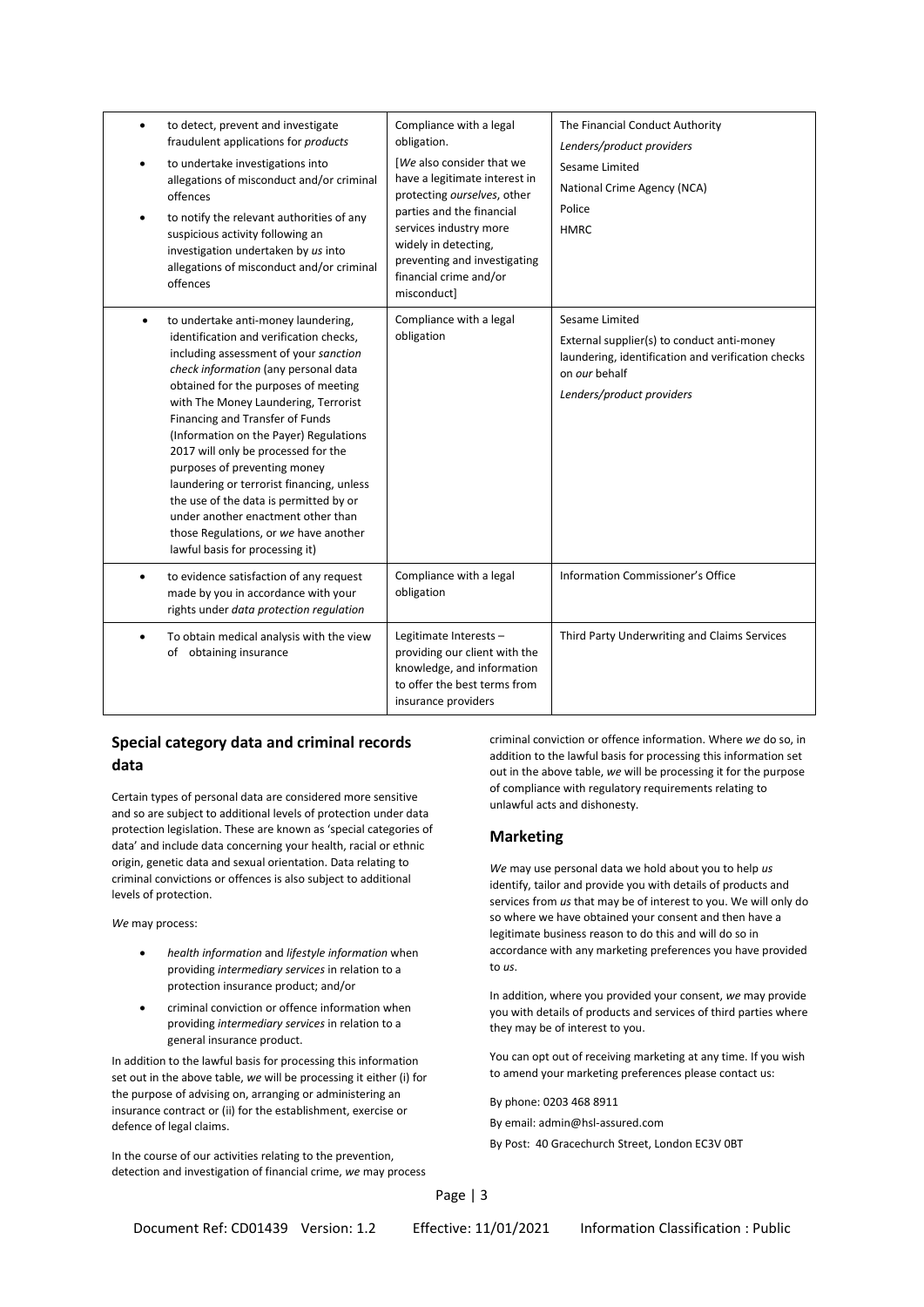In addition, you can opt out of receiving marketing at any time by clicking the 'unsubscribe' link at the bottom of every email.

### **Whether information has to be provided by you, and if so why**

*We* will tell you if providing some personal data is optional, including if *we* ask for your consent to process it. In all other cases you must provide your personal data in order for *us* to provide you with *intermediary services*.

### **How long your personal data will be kept**

We will hold your personal data for differing periods of time depending upon the reason we have for processing it. These retention periods are set out below.

| <b>Type of Record</b>                                                                                                                         | <b>Retention Period</b>                                                                                                                                                                              |  |  |
|-----------------------------------------------------------------------------------------------------------------------------------------------|------------------------------------------------------------------------------------------------------------------------------------------------------------------------------------------------------|--|--|
| Customer file containing a<br>record of any intermediary                                                                                      | For as long as we reasonably<br>consider that:                                                                                                                                                       |  |  |
| services provided by us                                                                                                                       | we may need to deal<br>with your queries                                                                                                                                                             |  |  |
|                                                                                                                                               | you might legally bring a<br>claim against us                                                                                                                                                        |  |  |
| Complaint file containing a<br>record of any claim you have<br>brought against us                                                             | For as long as we reasonably<br>consider that you might<br>legally bring an additional or<br>repeat claim against us                                                                                 |  |  |
| <b>Marketing lists</b>                                                                                                                        | For as long as we reasonably<br>consider that you will benefit<br>from receiving such<br>information from us or until<br>you indicate that you no<br>longer wish to receive<br>marketing information |  |  |
| Results of anti-money<br>laundering, identification and<br>verification checks, including<br>assessment of your sanction<br>check information | For as long as we are<br>required/permitted to retain<br>this personal data based<br>upon our legal and regulatory<br>obligations                                                                    |  |  |
| Fraud and financial crime files                                                                                                               | For as long as we reasonably<br>consider that:                                                                                                                                                       |  |  |
|                                                                                                                                               | we are required/<br>permitted to retain this<br>personal data based<br>upon our legal and<br>regulatory obligations                                                                                  |  |  |
|                                                                                                                                               | they may be required in<br>the establishment,<br>exercise or defence of<br>legal claims                                                                                                              |  |  |
| Records of satisfaction of any<br>request made by you in<br>accordance with your rights<br>under <i>data protection</i><br>regulation         | 3 years from the date the<br>request was satisfied                                                                                                                                                   |  |  |

# **Transfer of your information out of the EEA**

*We* may transfer your personal data to the following which are located outside the European Economic Area (EEA) as follows:

- Suppliers and sub-contractors which provide services to *us*. If *we* do transfer your personal data to *our* suppliers and sub-contractors outside of the EEA, *we* will make sure that it is protected in a similar way as if it was being used in the EEA. *We'll* use one of these safeguards:
	- the transfer will be to a non-EEA country with privacy laws that give the same protection as the EEA
	- o the transfer will be subject to a European Commission approved contract designed to help safeguard your privacy rights and give you remedies in the unlikely event of a misuse of your personal data
	- o the transfer will be to organisations that are part of Privacy Shield (this is a framework that sets privacy standards for data sent between the US and EU countries and it makes sure those standards are similar to the standards used within the EEA)
	- o the transfer will be subject to binding corporate rules (agreements governing transfers made between organisations within in a corporate group)

You have a right to ask *us* for more information about any transfer of your personal data outside of the EEA, including the safeguards in place. To learn more, please see 'Your rights' below.

# **Your rights**

You have legal rights under *data protection regulation* in relation to your personal data. These are set out under the below headings:

- To access personal data
- To correct / erase personal data
- To restrict how *we* use personal data
- To object to how *we* use personal data
- To ask *us* to transfer personal data to another organisation
- To object to automated decisions
- To find out more about how *we* use personal data

*We* may ask you for proof of identity when making a request to exercise any of these rights. *We* do this to ensure *we* only disclose information or change your details where *we* know *we* are dealing with the right individual.

*We* will not ask for a fee, unless *we* think your request is unfounded, repetitive or excessive. Where a fee is necessary, *we* will inform you before proceeding with your request.

*We* aim to respond to all valid requests within one month. It may however take us longer if the request is particularly complicated or you have made several requests. *We* will always let you know if *we* think a response will take longer than one month. To speed up *our* response, *we* may ask you to provide more detail about what you want to receive or are concerned about.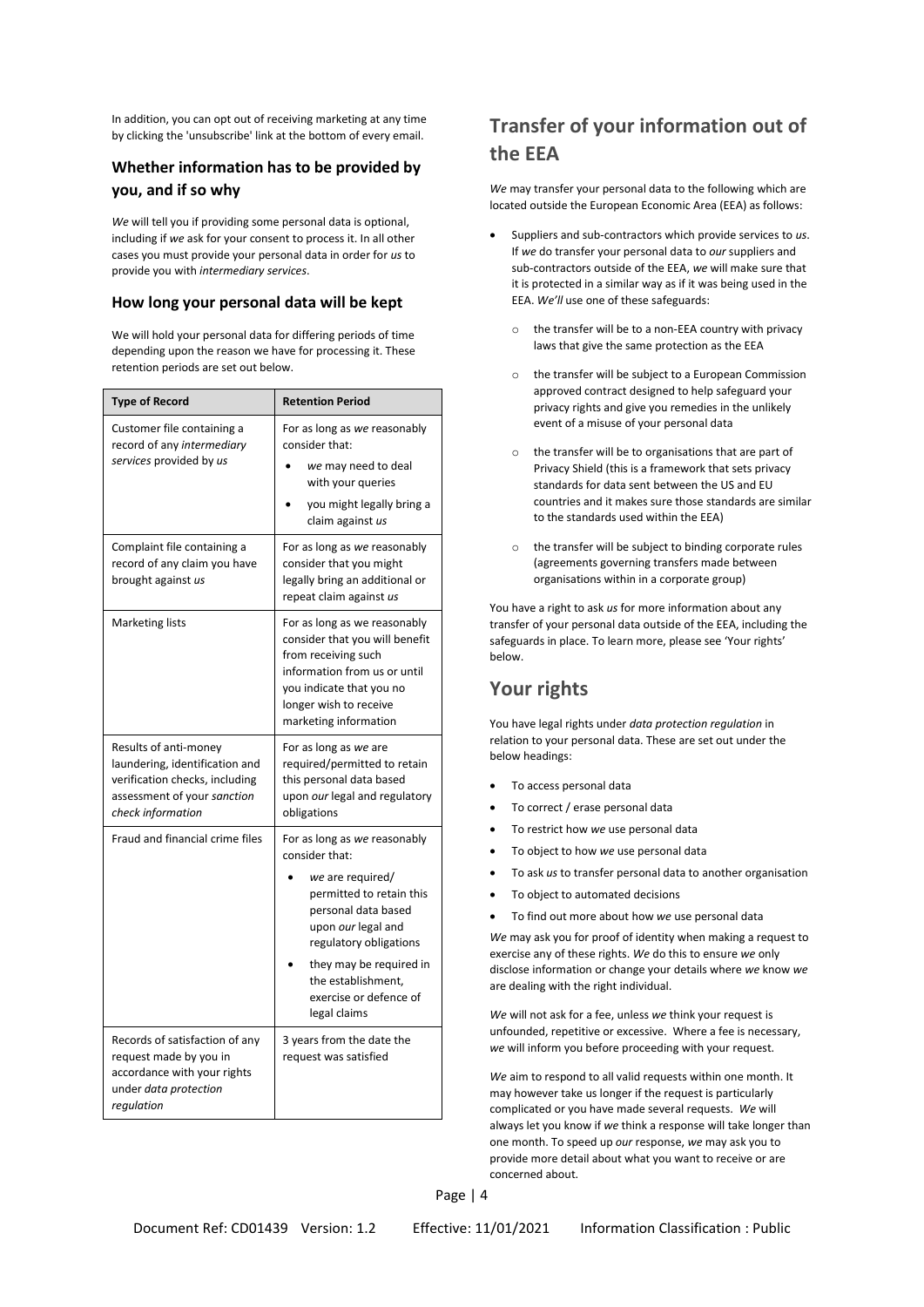*We* may not always be able to fully address your request, for example if it would impact the duty of confidentiality *we* owe to others, or if *we* are otherwise legally entitled to deal with the request in a different way.

#### *To access personal data*

You can ask *us* to confirm whether or not *we* have and are using your personal data. You can also ask to get a copy of your personal data from *us* and for information on how *we* process it.

#### *To rectify / erase personal data*

You can ask that *we* rectify any information about you which is incorrect. *We* will be happy to rectify such information but would need to verify the accuracy of the information first.

You can ask that *we* erase your personal data if you think *we* no longer need to use it for the purpose *we* collected it from you.

You can also ask that *we* erase your personal data if you have either withdrawn your consent to *us* using your information (if *we* originally asked for your consent to use your information), or exercised your right to object to further legitimate use of your information, or where *we* have used it unlawfully or where *we* are subject to a legal obligation to erase your personal data.

*We* may not always be able to comply with your request, for example where *we* need to keep using your personal data in order to comply with *our* legal obligation or where *we* need to use your personal data to establish, exercise or defend legal claims.

#### *To restrict our use of personal data*

You can ask that *we* restrict *our* use of your personal data in certain circumstances, for example

- where you think the information is inaccurate and *we* need to verify it;
- where *our* use of your personal data is not lawful but you do not want *us* to erase it;
- where the information is no longer required for the purposes for which it was collected but *we* need it to establish, exercise or defend legal claims; or
- where you have objected to *our* use of your personal data but *we* still need to verify if *we* have overriding grounds to use it.

*We* can continue to use your personal data following a request for restriction where *we* have your consent to use it; or *we* need to use it to establish, exercise or defend legal claims, or *we* need to use it to protect the rights of another individual or a company.

#### *To object to use of personal data*

You can object to any use of your personal data which *we* have justified on the basis of our legitimate interest, if you believe your fundamental rights and freedoms to data protection outweigh *our* legitimate interest in using the information. If you raise an objection, *we* may continue to use the personal data if *we* can demonstrate that *we* have compelling legitimate interests to use the information.

#### *To request a transfer of personal data*

You can ask *us* to provide your personal data to you in a structured, commonly used, machine-readable format, or you can ask to have it transferred directly to another *data controller* (e.g. another company).

You may only exercise this right where *we* use your personal data in order to perform a contract with you, or where *we* asked for your consent to use your personal data. This right does not apply to any personal data which *we* hold or process outside automated means.

#### *To contest decisions based on automatic decision making*

If *we* made a decision about you based solely by automated means (i.e. with no human intervention), and the decision made by *us* produces a legal effect concerning you, or significantly affects you, you may have the right to contest that decision, express your point of view and ask for a human review. These rights do not apply where *we* are authorised by law to make such decisions and have adopted suitable safeguards in *our* decision making processes to protect your rights and freedoms.

#### *[To obtain a copy of our safety measures for transfers outside of Europe*

You can ask for a copy of, or reference to, the safeguards *we* have put in place when your personal data is transferred outside of the European Economic Area. *We* are not required to share details of these safeguards where sharing such details would affect *our* commercial position, or create a security risk. *You can contact us for more information*

If you are not satisfied with the level of information provided in this privacy notice, you can ask *us* about what personal data *we* have about you, what *we* use your information for, who *we* disclose your information to, whether *we* transfer it abroad, how *we* protect it, how long *we* keep it for, what rights you have, how you can make a complaint, where *we* got your data from and whether *we* have carried out any automated decision making using your personal data.

If you would like to exercise any of the above rights, please:

- email or write to our Data Privacy Manager at admin@hslassured.com] or post to 40 Gracechurch Street, London EC3V 0BT
- let us have enough information to identify you, e.g. name, address, date of birth;
- let us have proof of your identity and address (a copy of your driving licence or passport and a recent utility or credit card bill); and
- let us know the information to which your request relates.

## **Keeping your personal data secure**

*We* have appropriate security measures in place to prevent personal data from being accidentally lost, or used or accessed in an unauthorised way. *We* limit access to your personal data to those who have a genuine business need to know it. Those processing your information will do so only in an authorised manner and are subject to a duty of confidentiality.

*We* also have procedures in place to deal with any suspected data security breach. *We* will notify you and any applicable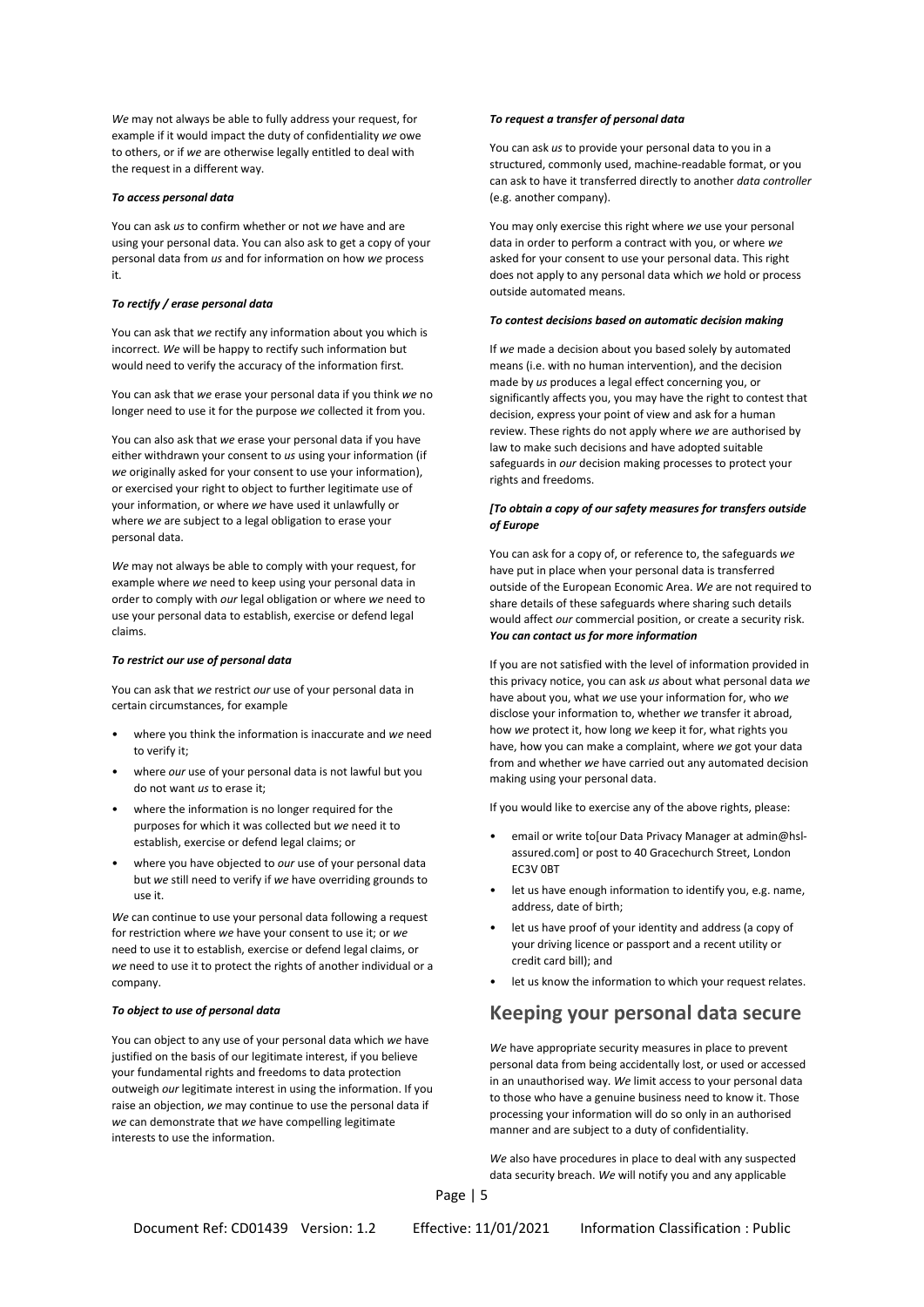regulator of a suspected data security breach where *we* are legally required to do so.

## **Our supervisory authority**

If you are not happy with the way *we* are handling your information, you have a right to lodge a complaint with the Information Commissioners Office (www.ico.org.uk).

We ask that you please attempt to resolve any issues with us before the ICO.

## **How to contact us**

Please contact **[**our Data Privacy Manager**]** if you have any questions about this privacy notice or the information *we* hold about you.

If you wish to contact **[**our Data Privacy Manager**]**, please send an email to admin@hsl-assured.com or write to 40 Gracechurch Street, London EC3V 0BT.